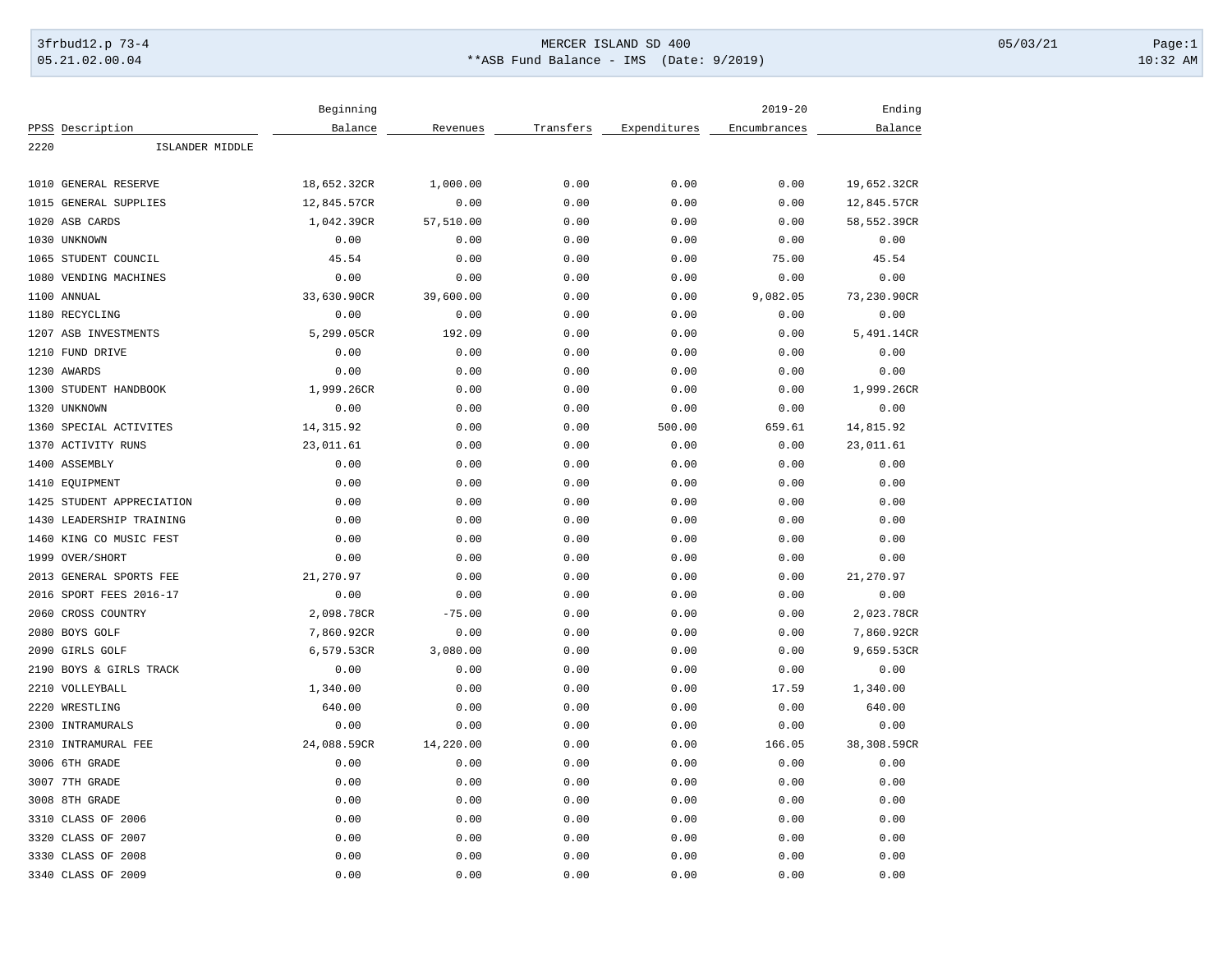## 3frbud12.p 73-4 Page:2 05.21.02.00.04 \*\*ASB Fund Balance - IMS (Date: 9/2019) 10:32 AM

|      |                                   | Beginning   |             |           |              | $2019 - 20$  | Ending                           |
|------|-----------------------------------|-------------|-------------|-----------|--------------|--------------|----------------------------------|
|      | PPSS Description                  | Balance     | Revenues    | Transfers | Expenditures | Encumbrances | Balance                          |
| 2220 | ISLANDER MIDDLE                   |             |             |           |              |              |                                  |
|      |                                   |             |             |           |              |              |                                  |
| 4020 | CHESS CLUB                        | 0.00        | 0.00        | 0.00      | 0.00         | 0.00         | 0.00                             |
|      | 4040 UNKNOWN                      | 0.00        | 0.00        | 0.00      | 0.00         | 0.00         | 0.00                             |
|      | 4050 BAND OPERATIONS              | 2,175.66CR  | 1,290.00    | 0.00      | 0.00         | 1,209.82     | 3,465.66CR                       |
|      | 4052 MORNING JAZZ                 | 30,037.25CR | 3,500.00    | 0.00      | 0.00         | 0.00         | 33,537.25CR                      |
|      | 4080 CHOIR                        | 0.00        | 0.00        | 0.00      | 0.00         | 0.00         | 0.00                             |
|      | 4105 DANCE CLUB                   | 0.00        | 0.00        | 0.00      | 0.00         | 0.00         | 0.00                             |
|      | 4120 DRAMA                        | 318.55      | 0.00        | 0.00      | 0.00         | 0.00         | 318.55                           |
|      | 4195 GLOBAL CITIZENSHIP           | 0.00        | 0.00        | 0.00      | 0.00         | 0.00         | 0.00                             |
|      | 4250 MATH CLUB                    | 0.00        | 0.00        | 0.00      | 0.00         | 0.00         | 0.00                             |
|      | 4260 ORCHESTRA                    | 0.00        | 0.00        | 0.00      | 0.00         | 0.00         | 0.00                             |
|      | 4420 5TH GRADE ACTIVITY           | 0.00        | 0.00        | 0.00      | 0.00         | 0.00         | 0.00                             |
|      | 4430 NATURAL HELPERS              | 3,919.17CR  | 0.00        | 0.00      | 198.18       | 0.00         | 3,720.99CR                       |
|      | 4540 SCIENCE CLUB                 | 0.00        | 0.00        | 0.00      | 0.00         | 0.00         | 0.00                             |
|      | 4545 ROBOTICS CLUB                | 0.00        | 0.00        | 0.00      | 0.00         | 109.97       | 0.00                             |
|      | 4710 DESTINATION IMAGINATION      | 0.00        | 0.00        | 0.00      | 0.00         | 0.00         | 0.00                             |
|      | 6000 PRIVATE MONEYS               | 0.00        | 0.00        | 0.00      | 0.00         | 0.00         | 0.00                             |
|      | 6330 UNKNOWN                      | 0.00        | 0.00        | 0.00      | 0.00         | 0.00         | 0.00                             |
|      | 6360 UNKNOWN                      | 0.00        | 0.00        | 0.00      | 0.00         | 0.00         | 0.00                             |
|      | 6410 RED CROSS                    | 0.00        | 0.00        | 0.00      | 0.00         | 0.00         | 0.00                             |
|      | 6430 UNKNOWN                      | 0.00        | 0.00        | 0.00      | 0.00         | 0.00         | 0.00                             |
|      | 6510 UNKNOWN                      | 0.00        | 0.00        | 0.00      | 0.00         | 0.00         | 0.00                             |
| 6520 | SHIFT TO SAFETY                   | 0.00        | 0.00        | 0.00      | 0.00         | 0.00         | 0.00                             |
| 6700 | UNKNOWN                           | 0.00        | 0.00        | 0.00      | 0.00         | 0.00         | 0.00                             |
| 6705 | <b>GLOBAL GIVING</b>              | 0.00        | 0.00        | 0.00      | 0.00         | 0.00         | 0.00                             |
|      | 6710 WA CULTURAL EXCHANGE         | 0.00        | 0.00        | 0.00      | 0.00         | 0.00         | 0.00                             |
|      | 6720 UNKNOWN                      | 0.00        | 0.00        | 0.00      | 0.00         | 0.00         | 0.00                             |
|      | 6780 WORLD OUTSIDE MY SHOES       | 0.00        | 0.00        | 0.00      | 0.00         | 0.00         | 0.00                             |
|      | 6785 MIYFS                        | 0.00        | 0.00        | 0.00      | 0.00         | 0.00         | 0.00                             |
|      | 6820 MAKE A WISH FOUNDATION       | 0.00        | 0.00        | 0.00      | 0.00         | 0.00         | 0.00                             |
|      | 6825 FREE THE CHILDREN            | 0.00        | 0.00        | 0.00      | 0.00         | 0.00         | 0.00                             |
|      | *ISLANDER MIDDLE                  | 89,286.80CR | 120, 317.09 | 0.00      | 698.18       | 11,320.09    | 208,905.71CR                     |
|      |                                   |             |             |           |              |              | -------------------------------- |
|      | *Restricted for Fund Purposes     | 89,286.80CR | 120, 317.09 | 0.00      | 698.18       | 11,320.09    | 208,905.71CR                     |
|      | --- *Associated Student Body Fund | 89,286.80CR | 120, 317.09 | 0.00      | 698.18       | 11,320.09    | 208,905.71CR                     |